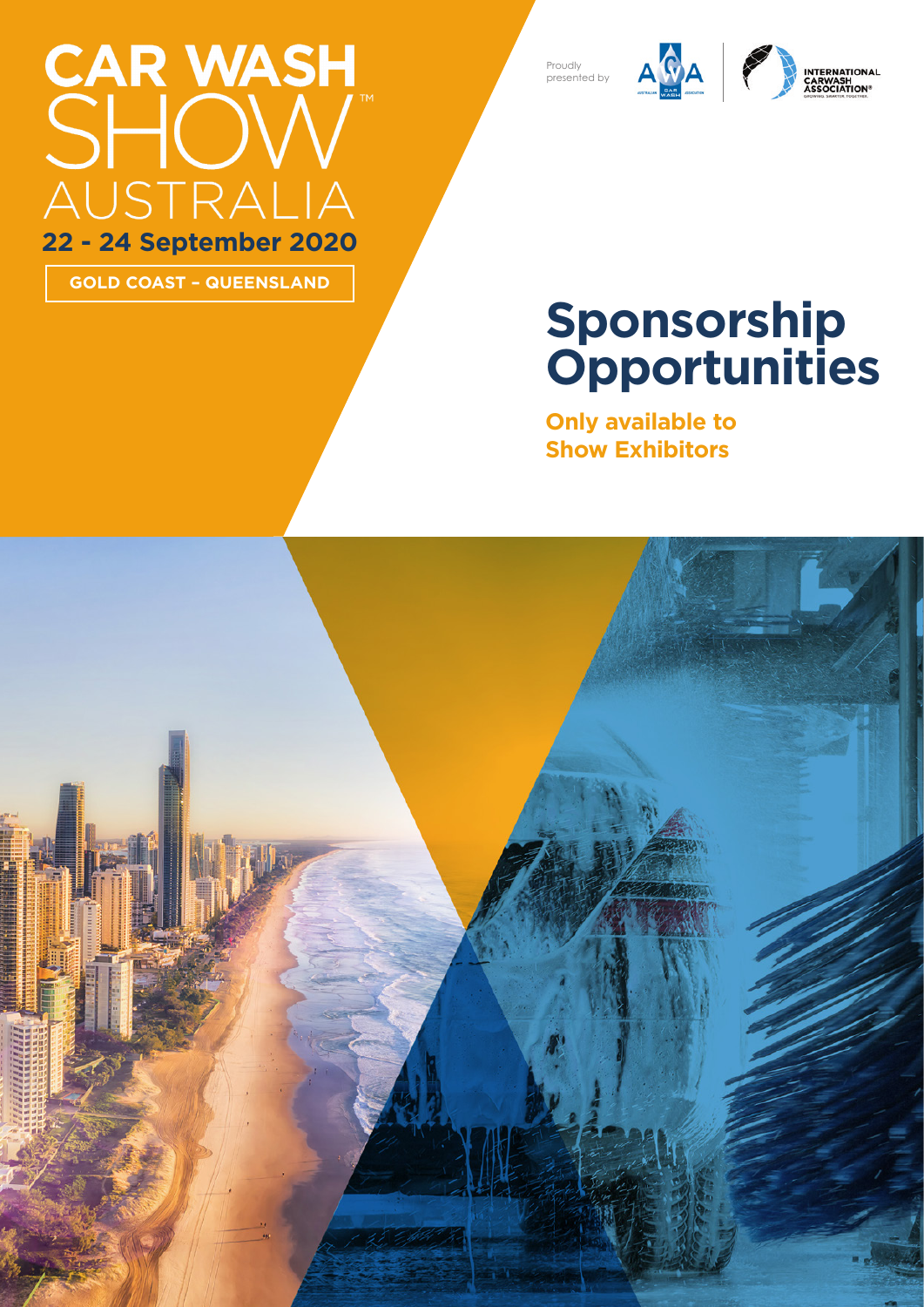### **Enhance your presence at Car Wash Show Australia 2020**

Connect with the largest buying audience in the Southern Hemisphere.

Become a sponsor and connect with the largest gathering of car wash owners, operators and suppliers in the southern hemisphere. With a premier marketing program planned for 2020, the Show is set to attract the highest attendance on record.

#### **Car Wash Show Australia 2020 sponsorship benefits**:

- Drive traffic to your booth
- Build your brand
- Promote new products
- Develop and strengthen customer relationships
- Set your company apart
- Increase your visibility

Contact: Fiona Tointon, ACWA Events, 0400 070 417 contact@acwa.net.au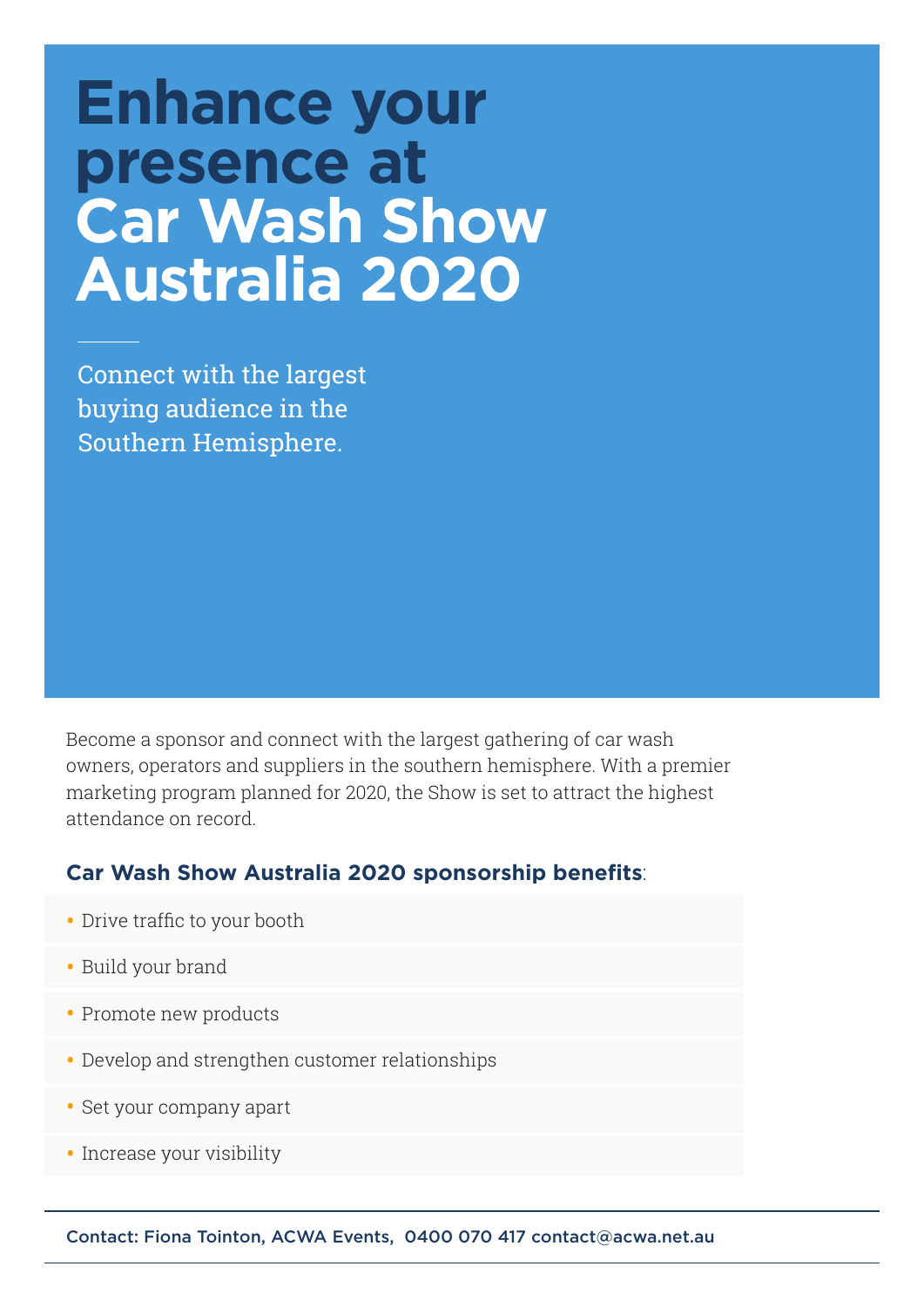## **Platinum Sponsor**

**Naming rights to the Official Opening of Car Wash Show Australia, Wednesday 23 September 2020**

#### **AUD\$5,000**

Be the Show leader and make your mark early by joining us and welcoming attendees to Car Wash Show Australia 2020. eader and make your mark early by joining us and welcoming

#### **Inclusions:**

- Your brand in front of your target audience with opportunities to meet, greet and communicate directly with them
- Company logo or advertisement featured on the front page of the Car Wash Show Australia Program (artwork to be supplied)
- Priority exhibitor booth selection (2020)
- Opportunity (optional) for a brief address (max five-minutes) at the Official Opening
- Your company signage displayed inside the entry to the theatrette
- Opportunity for company staff to welcome attendees inside the entry to the theatrette (provide handout – optional)
- Four complimentary "Party in the Wash Bay" tickets
- Invited to award the winner of a promotion of your choice
- Four additional full-day Exhibit Booth staff passes with access to all theatrette sessions
- Four complimentary guest half-day delegate registrations to be used at your discretion
- Logo displayed on the Official Show Sponsor Board
- Your company logo included on all Car Wash Show Australia promotional material including the website
- Priority Exhibitor Registration for Car Wash Show Australia 2022
- Complete list of delegate contact details provided after Car Wash Show Australia 2020 (subject to privacy legislation)

#### Book sponsorship online at the Sponsor Portal: acwa.eventsair.com/cwsa20/sp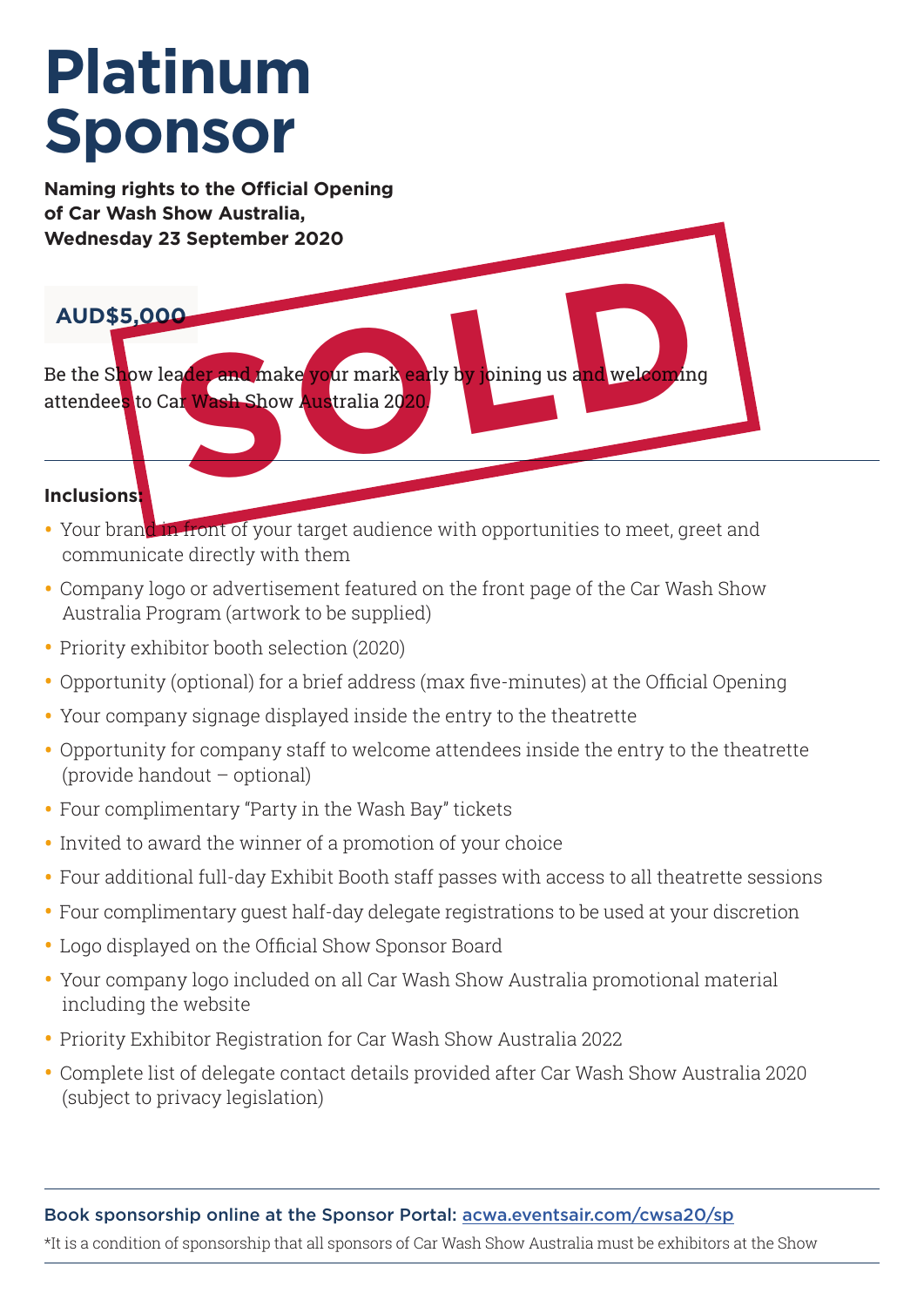### **Gold Sponsor**

**Naming Rights to the "Party in the Wash Bay" highlight social event on Wednesday evening, 23 September 2020**

#### **AUD\$4,000**

Exclusiv<mark>e</mark> spons<mark>orship o</mark>pport<mark>un</mark>ity to get your brand upfront at the Show's highlight evening entertainment function. **O**<br>Description of the sport of the sport of the sport of the show's

#### **Inclusions:**

- Company logo or advertisement featured on the inside front page of the Car Wash Show Australia Program (artwork to be supplied)
- Priority exhibitor booth selection (2020)
- Opportunity (optional) for a brief address (max five-minutes) at the "Party in the Wash Bay" social event
- Your company signage displayed inside the entry to "Party in the Wash Bay"
- Opportunity for company staff to welcome attendees inside the entrance to the "Party in the Wash Bay"
- Six complimentary "Party in the Wash Bay" tickets
- Two additional full-day Exhibit Booth staff passes with access to all theatrette sessions
- Four complimentary guest half-day delegate registrations to be used at your discretion
- Logo displayed on the Official Show Sponsor Board
- Your company logo included on all Car Wash Show Australia promotional material including the website
- Priority Exhibitor Registration for Car Wash Show Australia 2022
- Complete list of delegate contact details provided after Car Wash Show Australia 2020 (subject to privacy legislation)

#### Book sponsorship online at the Sponsor Portal: acwa.eventsair.com/cwsa20/sp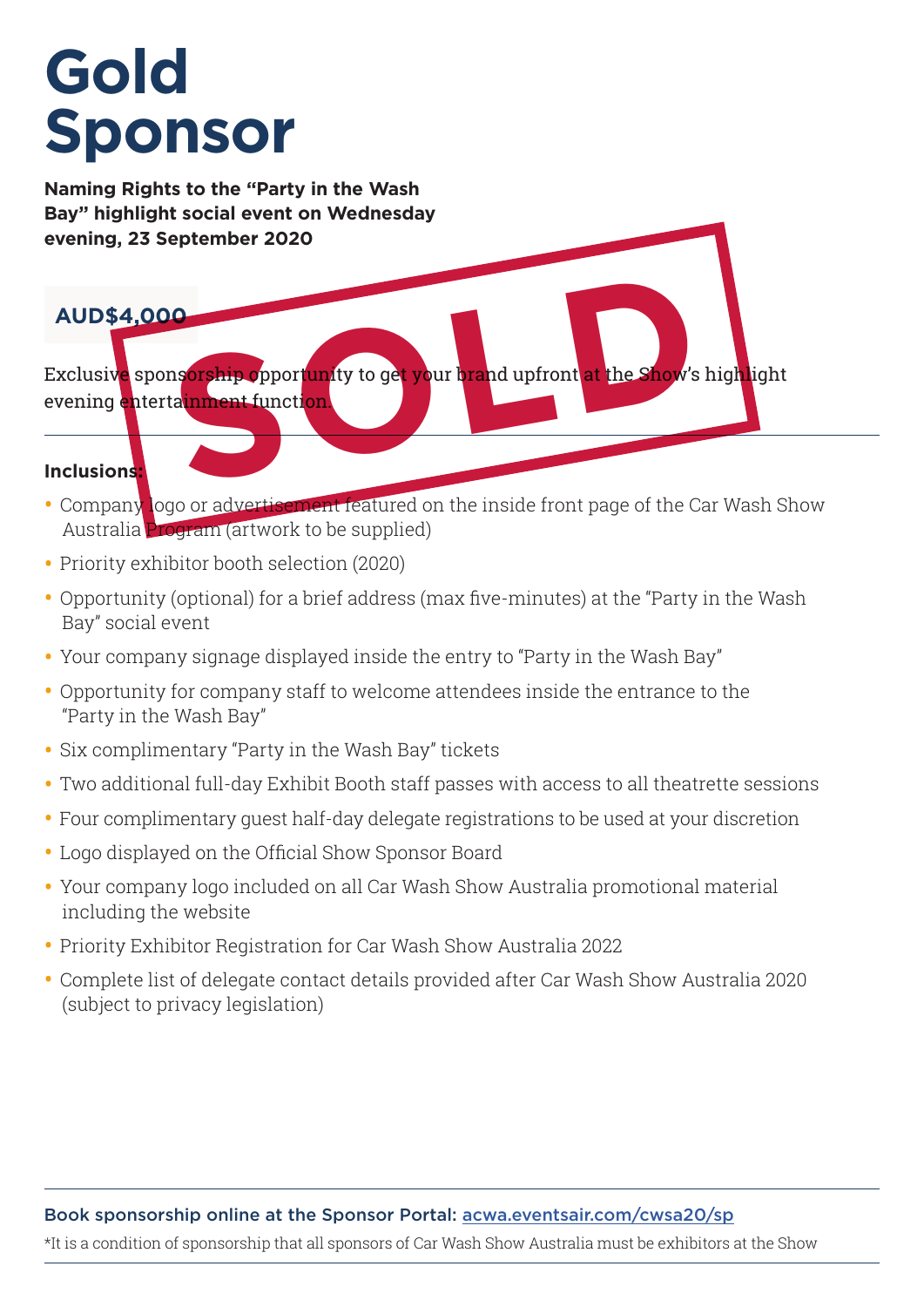### **Silver Theatrette Sponsor**

**Sponsor of the Theatrette Program Thursday 24 September 2020**

#### **AUD\$3,000**

Welcom<mark>e</mark> guests with your logo front and centre including re<mark>cog</mark>nition in all pre-event and onsite marketing. **S**<br> **SOCIET AND SOLUTION CONSTANT CONSTANT CONSTANT OF A CONSTANT OF A CONSTANT OF A CONSTANT OF A CONSTANT OF A CONSTANT OF A CONSTANT OF A CONSTANT OF A CONSTANT OF A CONSTANT OF A CONSTANT OF A CONSTANT OF A CONSTANT O** 

#### **Inclusions:**

- Priority exhibitor booth selection (2020)
- Company logo or advertisement featured on the back page of the Car Wash Show Australia Program (artwork to be supplied)
- Opportunity (if required) for a brief address (max five-minutes) in the Theatrette on Thursday
- Your company signage displayed at the entrance to the theatrette
- Opportunity for company staff to welcome attendees inside the theatrette
- Two complimentary "Party in the Wash Bay" tickets
- Two additional full-day Exhibit Booth staff passes with access to all theatrette sessions
- Two complimentary guest half-day delegate registrations to be used at your discretion
- Logo displayed on the Official Show Sponsor Board
- Your company logo included on all Car Wash Show Australia promotional material including the website
- Priority Exhibitor Registration for Car Wash Show Australia 2022
- Complete list of delegate contact details provided after Car Wash Show Australia 2020 (subject to privacy legislation)

#### Book sponsorship online at the Sponsor Portal: acwa.eventsair.com/cwsa20/sp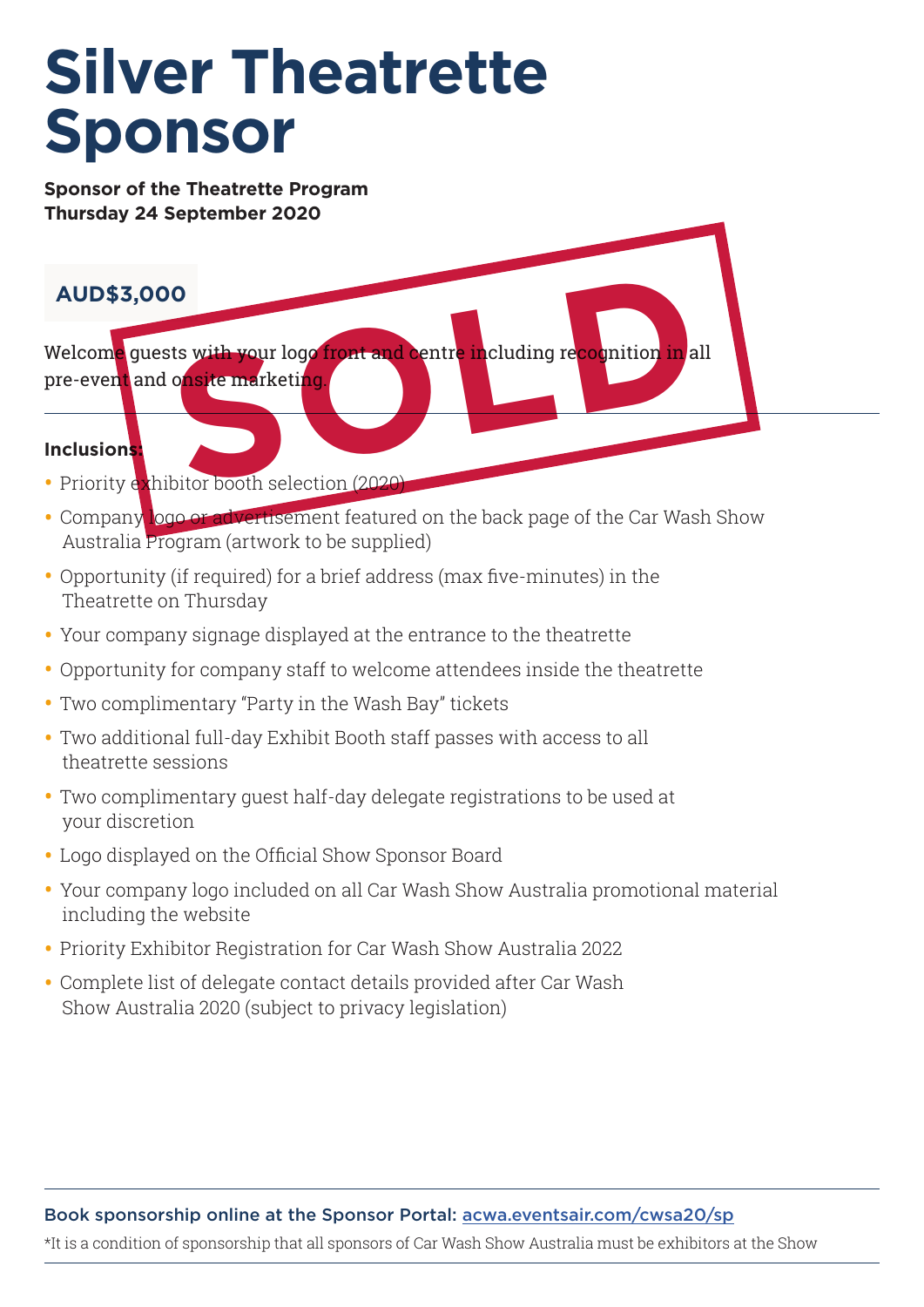### **New Investor Panel Sponsor**

#### **AUD\$2,000**

First impressions are important, and the New Investor Panel sponsorship presents a premium opportunity to make your company's mark amongst new and future industry entrants.

ACWA introduced the new investor session into the Car Wash Show Australia program for the first time in 2018, and it proved to be a smash hit amongst those new to the industry and others considering purchasing their first car wash. In 2020, the new investor program will feature a panel of experienced operators and suppliers who will share their experience and knowledge.

#### **Inclusions:**

- Opportunity to welcome delegate guests and introduce Panel participants (5 minutes) on Thursday 24 September 2020
- Exclusive company signage inside the theatrette (signage at sponsor expense)
- Priority exhibitor booth selection (2020)
- Company logo or advertisement featured on a quarter page of the Car Wash Show Australia Program (artwork to be supplied)
- Two complimentary "Party in the Wash Bay" tickets
- One additional full-day Exhibit Booth staff pass with access to all theatrette sessions
- Two complimentary guest half-day delegate registrations to be used at your discretion
- Logo displayed on the Official Show Sponsor Board
- Your company logo included on all Car Wash Show Australia promotional material including website
- Priority Exhibitor Registration for Car Wash Show Australia 2022
- Complete list of delegate contact details provided after Car Wash Show Australia 2020 (subject to privacy legislation)

Book sponsorship online at the Sponsor Portal: acwa.eventsair.com/cwsa20/sp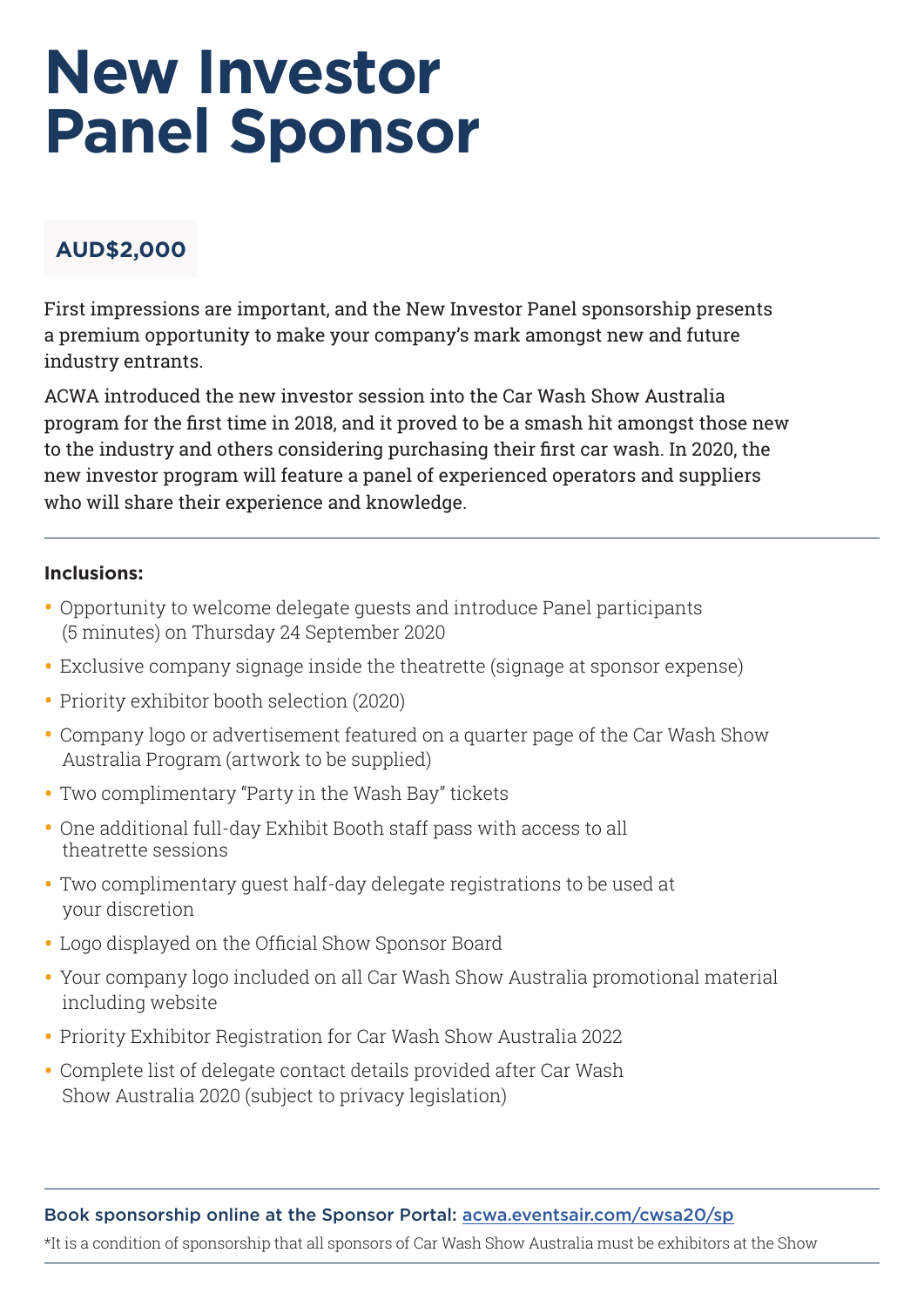### **Final Rinse Booth Crawl Partner**

**NEW for Car Wash Show Australia 2020 (Limited to Six Partners)**

#### **AUD\$1,000**

New for 2020 this is Car Wash Show Australia's take on the great Aussie pub crawl and is set to be a highlight in the Exhibit Hall on Thursday afternoon.

The Booth Crawl invites Delegates to move throughout the exhibition; visiting, enjoying free refreshments your display. Your display will be one of only six on the floor that will be visited on the Booth Crawl.

#### **Inclusions:**

- Address the crowd or entertain them, the choice is yours, but by taking this partnership package, the group will be at your display for 20 uninterrupted minutes
- Drinks are on you so select from ACWA's cocktail menu and become the life of the Party
- Signage throughout the event will promote your participation in the Booth Crawl
- Priority exhibitor booth selection (2020)
- Your company logo will feature in the Car Wash Show Australia Program (artwork to be supplied)
- Logo displayed on the Official Show Sponsor Board
- Your company logo included on all Car Wash Show Australia promotional material including the website
- Priority Exhibitor Registration for Car Wash Show Australia 2022
- Complete list of delegate contact details provided after Car Wash Show Australia 2020 (subject to privacy legislation)
- \* Beverages are not included in this offer, ACWA and our venue partner will provide a list of available beverage options
- \* Beverages must be purchased from the venue no BYO

#### Book sponsorship online at the Sponsor Portal: acwa.eventsair.com/cwsa20/sp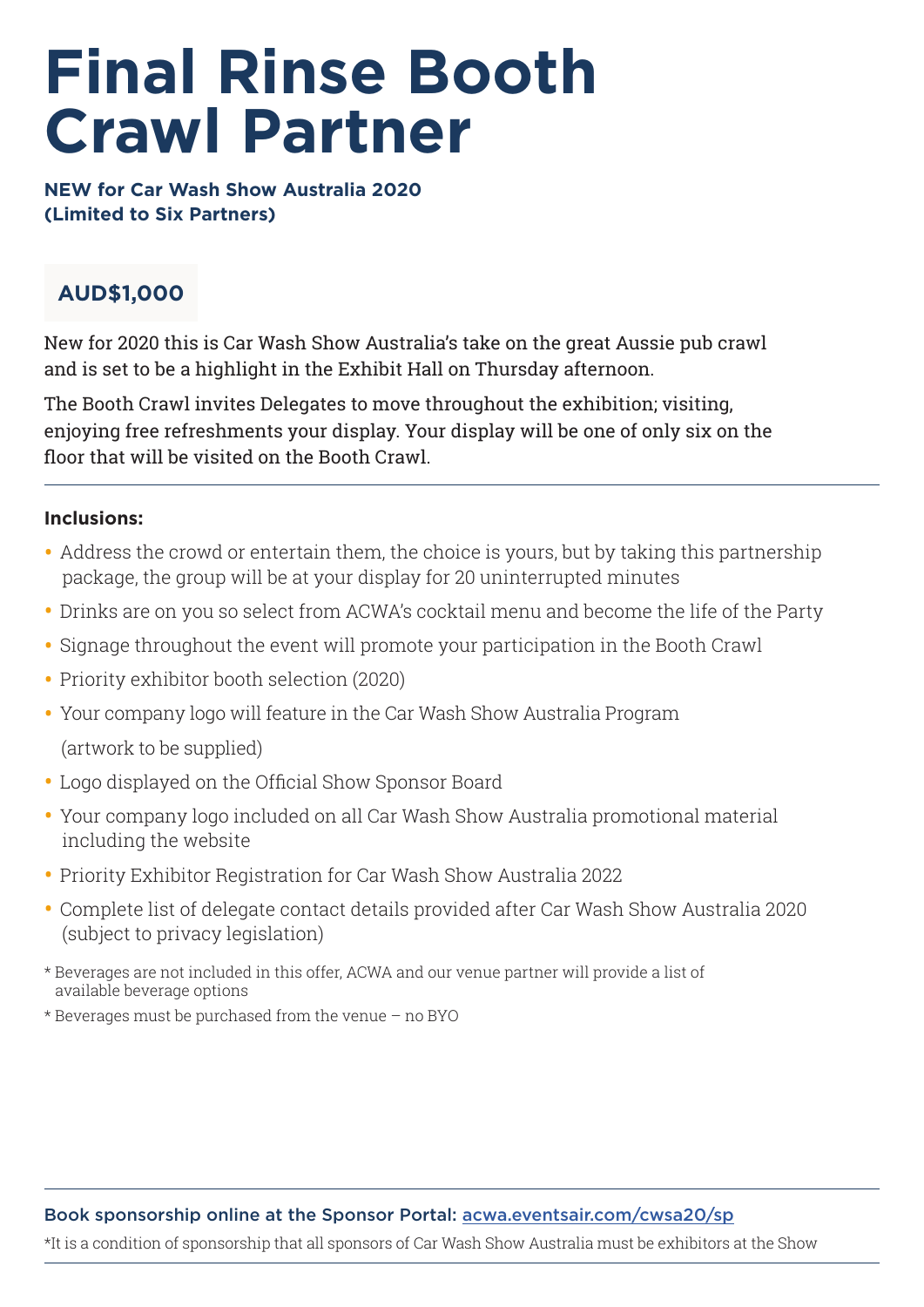### **Bronze Event Sponsor AUD\$1,350 ONLY 2 AVAILABLE**

With a limited number of Bronze Sponsorship opportunities, it's first in best dressed for this one.

#### **Inclusions:**

- Priority exhibitor booth selection (2020)
- Your company logo will feature in the Car Wash Show Australia Program (artwork to be supplied)
- Two complimentary "Party in the Wash Bay" tickets
- One additional full-day Exhibit Booth staff pass with access to all theatrette sessions
- Two complimentary guest half-day delegate registrations to be used at your discretion
- Logo displayed on the Official Show Sponsor Board
- Your company logo included on all Car Wash Show Australia promotional material including the website
- Priority Exhibitor Registration for Car Wash Show Australia 2022
- Complete list of delegate contact details provided after Car Wash Show Australia 2020 (subject to privacy legislation)

#### Book sponsorship online at the Sponsor Portal: acwa.eventsair.com/cwsa20/sp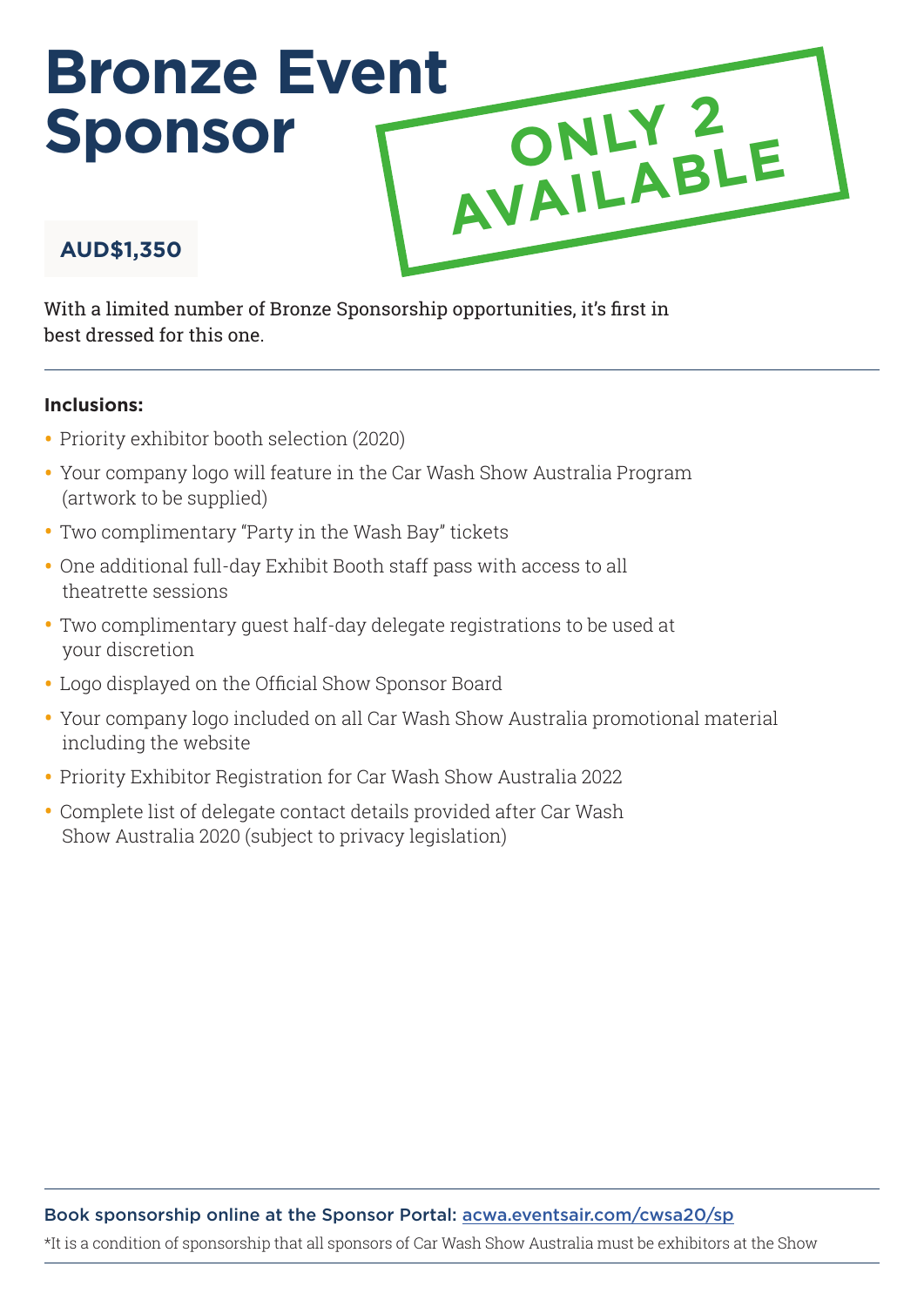## **Bus Tour Sponsor**



#### **AUD\$2,000**

unique sponsorship opportunity.

#### **Inclusions:**

- Naming Rights to: Hand and Tunnel Sites Bus Tour Program or Self-Serve and Automatic Sites Bus Tour Program
- The choice by your company of one car wash site
- The sponsor of this category will co-host the day with ACWA
- The opportunity to make a presentation to the tour group
- The opportunity to provide showbags or merchandise to attendees on the bus tour
- Priority exhibitor booth selection (2020)
- Your company logo or advertisement featured on a half inside back page of the Car Wash Show Australia Program (artwork to be supplied)
- Two complimentary "Party in the Wash Bay" tickets
- Two additional full-day Exhibit Booth staff passes with access to all theatrette sessions
- Two complimentary guest half-day delegate registrations to be used at your discretion
- Logo displayed on the Official Show Sponsor Board
- Your company logo included on all Car Wash Show Australia promotional material including the website
- Priority Exhibitor Registration for Car Wash Show Australia 2022
- Complete list of delegate contact details provided after Car Wash Show Australia 2020 (subject to privacy legislation)

#### Book sponsorship online at the Sponsor Portal: acwa.eventsair.com/cwsa20/sp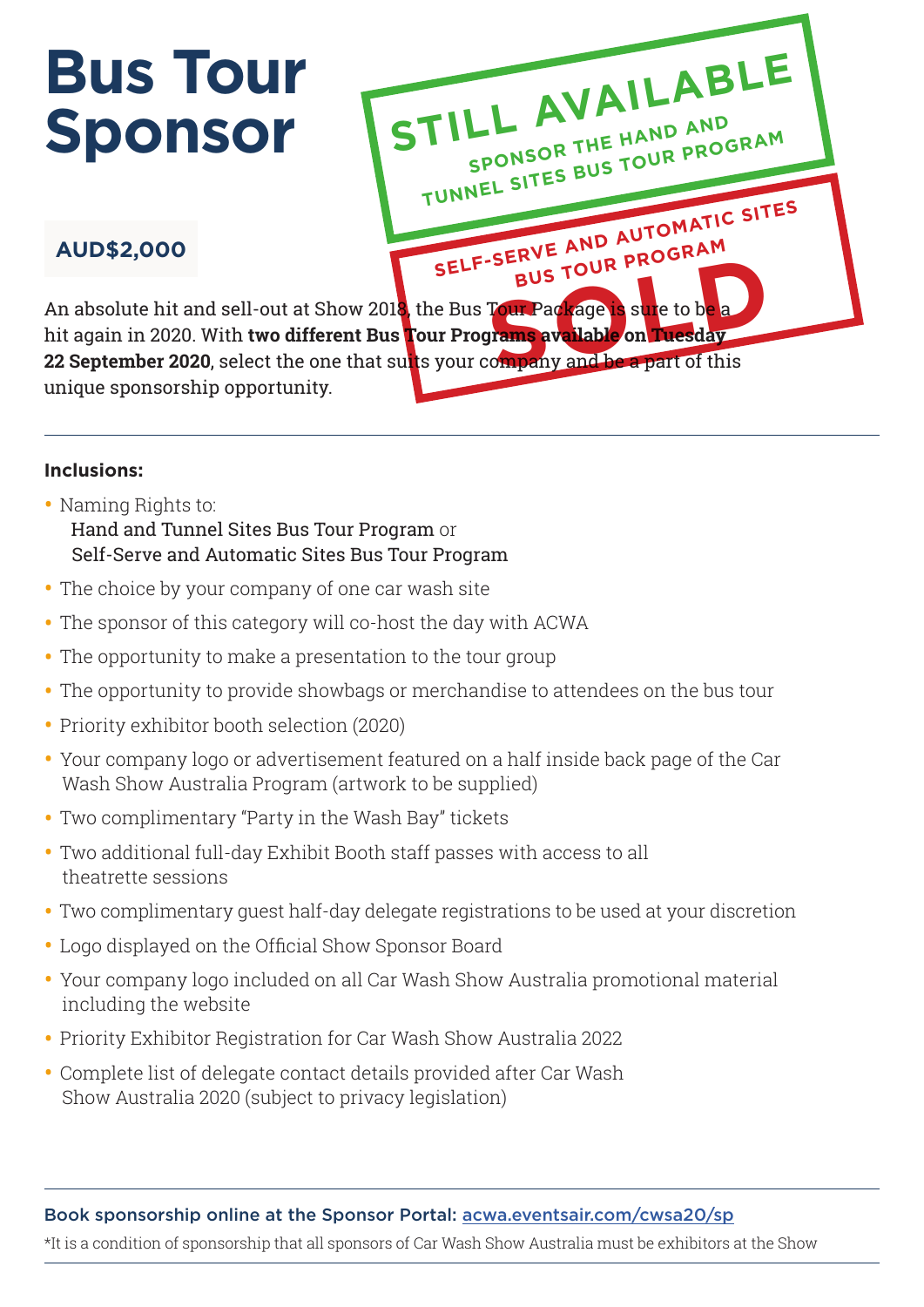### **Lanyard Sponsor**

**Company branded lanyard\* worn by all delegates at Car Wash Show Australia 2020**

#### **AUD\$2,000**

Possibly the best value spons<mark>ors</mark>hip on offer at Car Wash Show Australia and one that ensures your company is top of mind throughout the Show. est value sponsorship on offer at Car Wash Show Australia a

#### **Inclusions:**

- Priority exhibitor booth selection (2020)
- Your company logo or advertisement featured on a half-page of the Car Wash Show Australia Program (artwork to be supplied)
- Two complimentary "Party in the Wash Bay" tickets
- Two additional full-day Exhibit Booth staff passes with access to all theatrette sessions
- Two complimentary guest half-day delegate registrations to be used at your discretion
- Logo displayed on the Official Show Sponsor Board
- Your company logo included on all Car Wash Show Australia promotional material including the website
- Priority Exhibitor Registration for Car Wash Show Australia 2022
- Complete list of delegate contact details provided after Car Wash Show Australia 2020 (subject to privacy legislation)
- \* Lanyard design artwork and quantity to be approved by ACWA
- \* Lanyard and plastic pockets to be supplied by sponsor

#### Book sponsorship online at the Sponsor Portal: acwa.eventsair.com/cwsa20/sp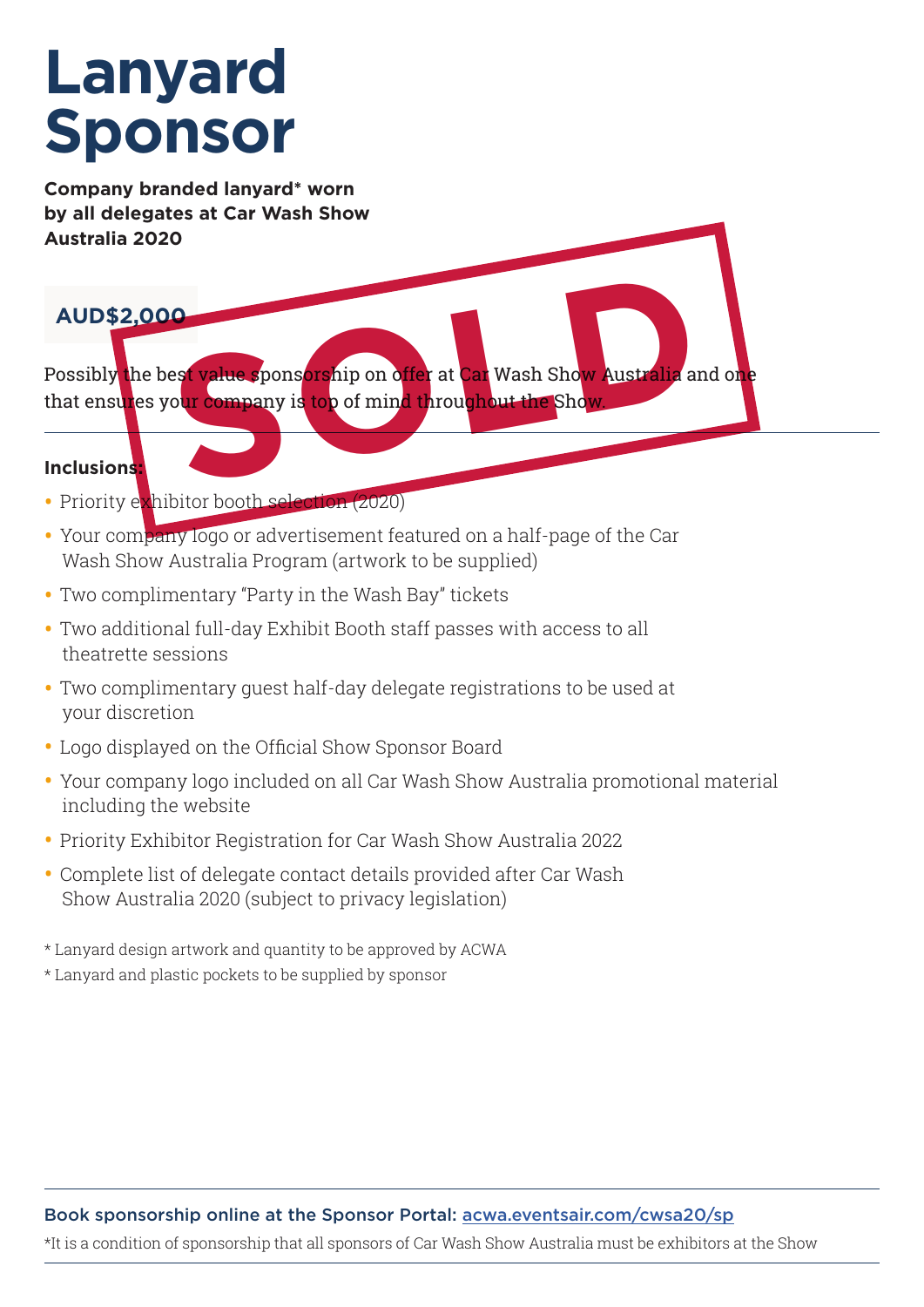## **Showbag Sponsor**

**Company branded showbag\* provided to all delegates and exhibitors at Car Wash Show Australia 2020**

#### **AUD\$2,000**

This sought-after item is supplied to every attendee and carried throughout Car Wash Show Australia and will be adorned with your company logo. **SOCIET AND IS SUPPLIED TO EVERY attendee and carried throughout Australia and will be adorned with your company loge.** 

#### **Inclusions:**

- Showbag design can include company logo and/or message (ACWA must approve showbag design. The artwork to include the ACWA logo in the design)
- Priority exhibitor booth selection (2020)
- Your company logo or advertisement featured on a half-page of the Car Wash Show Australia Program (artwork to be supplied)
- Two complimentary "Party in the Wash Bay" tickets
- Two additional full-day Exhibit Booth staff passes with access to all theatrette sessions
- Two complimentary guest half-day delegate registrations to be used at your discretion
- Logo displayed on the Official Show Sponsor Board
- Your company logo included on all Car Wash Show Australia promotional material including the website
- Priority Exhibitor Registration for Car Wash Show Australia 2022
- Complete list of delegate contact details provided after Car Wash Show Australia 2020 (subject to privacy legislation)
- \* Showbag to be supplied by sponsor
- \* Quantity to be confirmed by ACWA

#### Book sponsorship online at the Sponsor Portal: acwa.eventsair.com/cwsa20/sp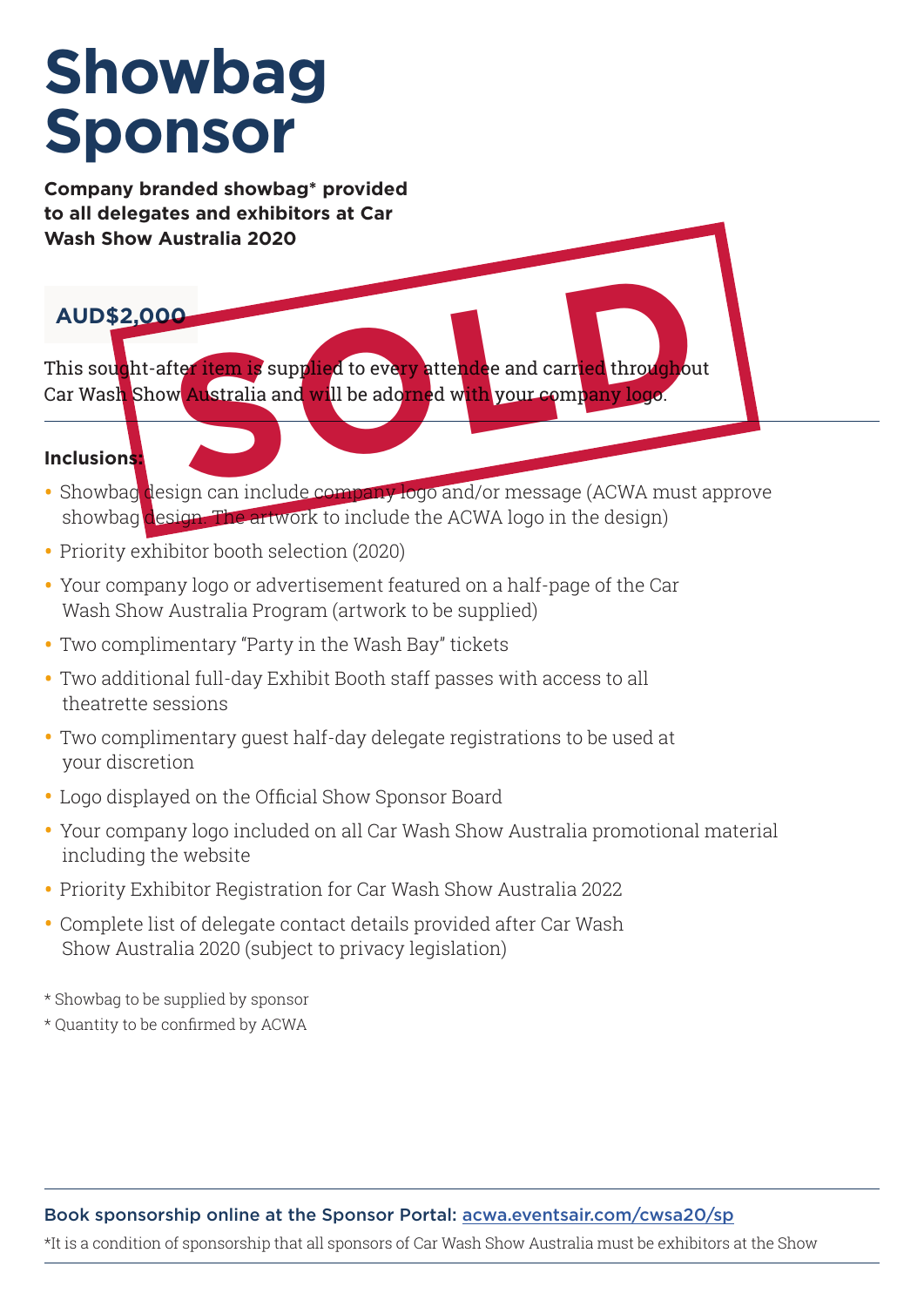### **Registration Area Sponsor**

**Company signage displayed at Event Registration for three days of Car Wash Show Australia 2020**

#### **AUD\$2,000**

Be right there w<mark>hen dele</mark>gates arrive with this fabulous sponsorship opportunity, placing your company name smack-bang in front of your target audience. When delegates arrive with this fabulous sponsorship oppor

#### **Inclusions:**

- Priority exhibitor booth selection (2020)
- Your company logo or advertisement featured on a half-page of the Car Wash Show Australia Program (artwork to be supplied)
- Two complimentary "Party in the Wash Bay" tickets
- Two additional full-day Exhibit Booth staff passes with access to all theatrette sessions
- Two complimentary guest half-day delegate registrations to be used at your discretion
- Logo displayed on the Official Show Sponsor Board
- Your company logo included on all Car Wash Show Australia promotional material including the website
- Priority Exhibitor Registration for Car Wash Show Australia 2022
- Complete list of delegate contact details provided after Car Wash Show Australia 2020 (subject to privacy legislation)

#### Book sponsorship online at the Sponsor Portal: acwa.eventsair.com/cwsa20/sp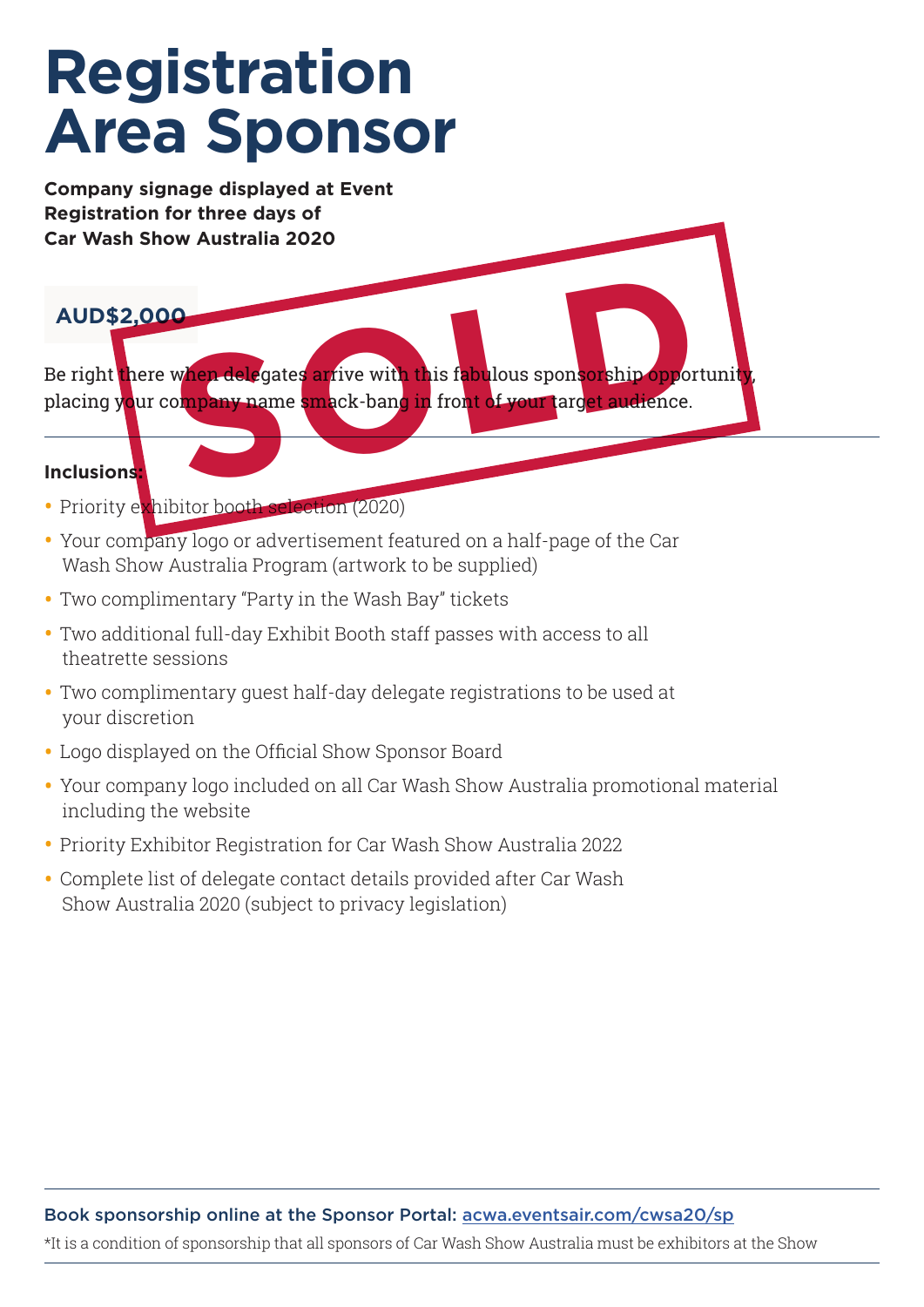### **Prewash at the Kurrawa Surf Club**

**Tuesday 22 September 2020**

**Naming rights to the official welcome function of Car Wash Show Australia 2020.**

#### **AUD\$2,000**

Prewash at Kurrawa Surf Club is a free event and open to all suppliers, sponsors and delegate<mark>s.</mark> The event will be a casual mix and mingle at Kurrawa Surf Club and **y**our guests will enjoy 180 degree views of the magnificent Gold Coast beaches as we raise a glass to a successful Car Wash Show Australia 2020. **SOCIET AND STATE SERVE AND SERVER SPONSORER SPONSORER SPONSORER SPONSORER SPONSORER SPONSORER SPONSORER SPONSORER SPONSORER SPONSORER SPONSORER SPONSORER SPONSORER SPONSORER SPONSORER SPONSORER SPONSORER SPONSORER SPONSOR** 

#### **Inclusions:**

- Welcome drinks for event attendees are provided as part of this sponsorship
- Opportunity to make a formal welcome to guests and propose a toast
- Priority exhibitor booth selection (2020)
- Your company logo will feature in the Car Wash Show Australia Program (artwork to be supplied)
- Two complimentary "Party in the Wash Bay" tickets
- One additional full-day Exhibit Booth staff pass with access to all theatrette sessions
- Two complimentary guest half-day delegate registrations to be used atyour discretion
- Logo displayed on the Official Show Sponsor Board
- Your company logo included on all Car Wash Show Australia promotional material including the website
- Priority Exhibitor Registration for Car Wash Show Australia 2022
- Complete list of delegate contact details provided after Car Wash Show Australia 2020 (subject to privacy legislation)

#### Book sponsorship online at the Sponsor Portal: acwa.eventsair.com/cwsa20/sp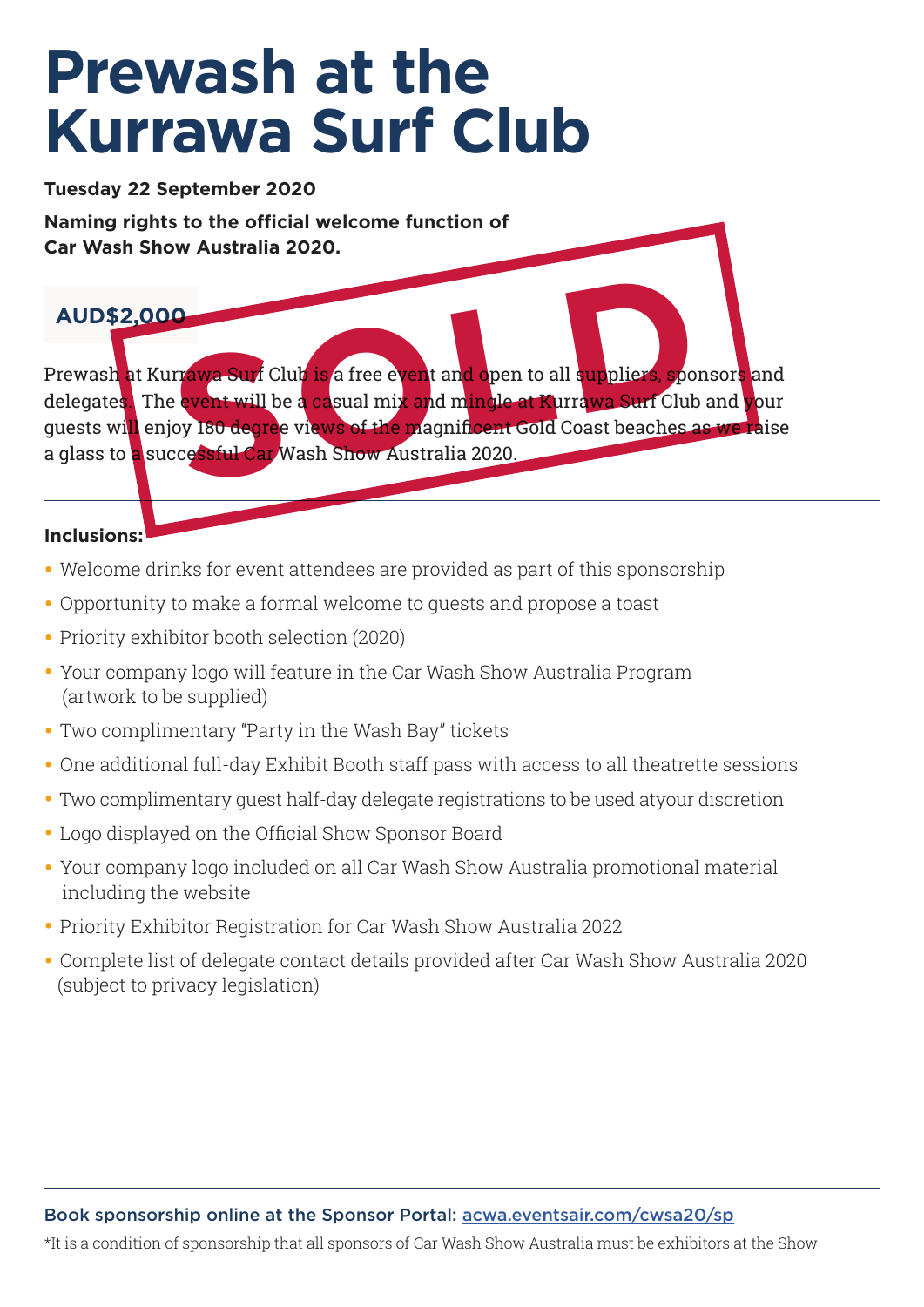## **The Car Wash Café Sponsor**

**Naming Rights to the Car Wash Café on two-days of Car Wash Show Australia 2020**

#### **AUD\$1,500**

For the first time in 2020, The Car Wash Café will be located i<mark>nside the ex</mark>hibit space and is sure to be a standout location for those looking for a coffee, cold drink or snack. This is a unique opportunity to place your company's brand in one of the most visible locations at the Show. **Solution 12020, The Car Wash Café will be located inside the exh<br>be a standout location for those looking for a coffee, cold dring<br>the opportunity to place your company's brand in one of the n<br>e Show.** 

#### **Inclusions:**

- Priority exhibitor booth selection (2020)
- Opportunity to display company signage and branding in the café (at sponsor cost)
- Your company logo or advertisement featured on a half-page of the Car Wash Show Australia Program (artwork to be supplied)
- Two complimentary "Party in the Wash Bay" tickets
- Two additional full-day Exhibit Booth staff passes with access to all theatrette sessions
- Two complimentary guest half-day delegate registrations to be used at your discretion
- Logo displayed on the Official Show Sponsor Board
- Your company logo included on all Car Wash Show Australia promotional material including the website
- Priority Exhibitor Registration for Car Wash Show Australia 2022
- Complete list of delegate contact details provided after Car Wash Show Australia 2020 (subject to privacy legislation)

#### Book sponsorship online at the Sponsor Portal: acwa.eventsair.com/cwsa20/sp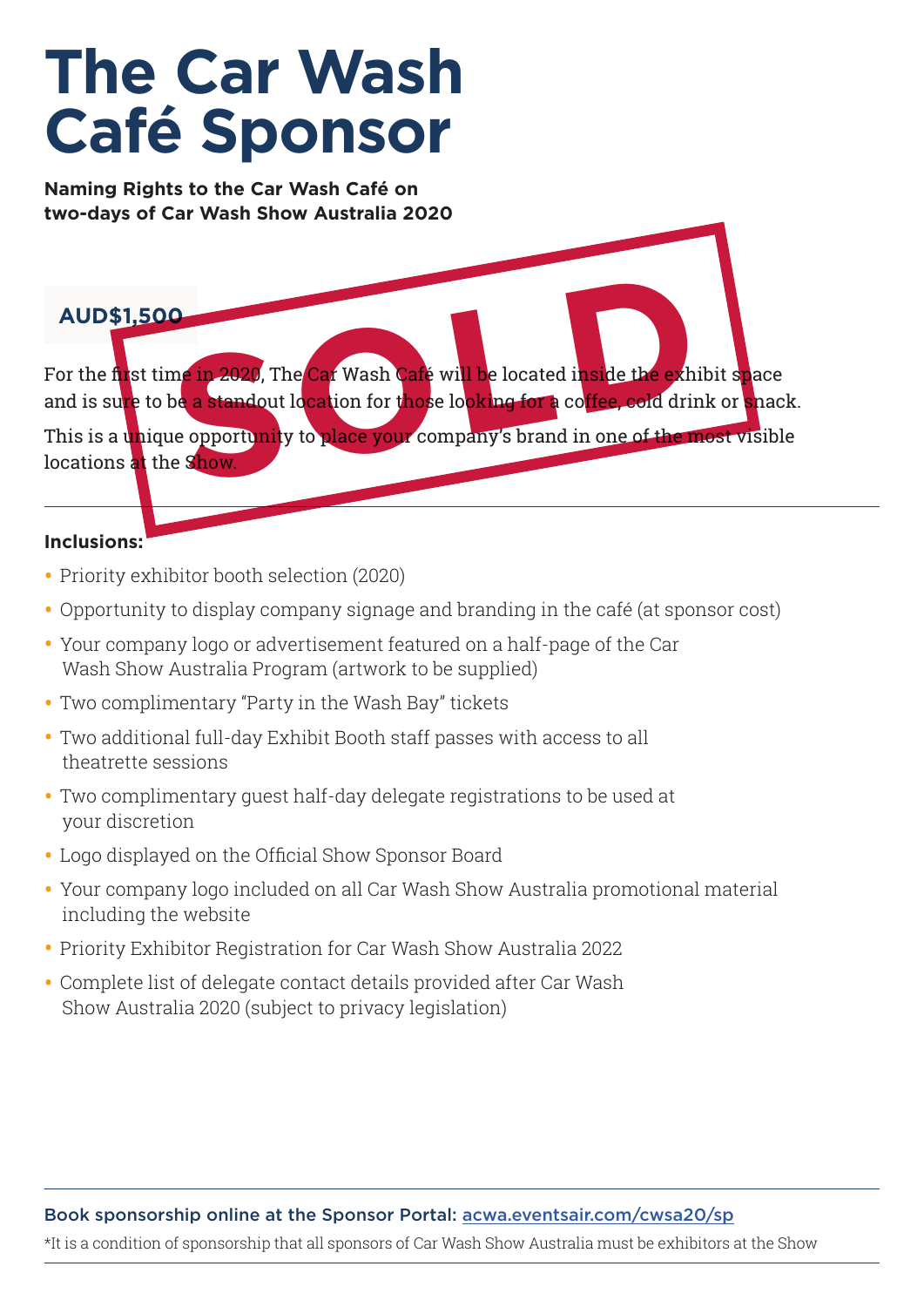## **Relax & Recharge Lounge Sponsor**

**Naming rights to the Relax and Recharge Lounge for two days of Car Wash Show Australia 2020**

#### **AUD\$1,500**

Located right in the heart of the Exhibit Hall the Relax and Recharge Area is set to be the desti<mark>n</mark>ation people head to for that impromptu meeting, to unwind or charge their electronic devices. In the heart of the Exhibit Hall the Relax and Recharge Area<br>
In people head to for that impromptu meeting, to unwind or c<br>
advantage of this fantastic opportunity to expose your brand<br>
Istralia 2020

Be sure to take advantage of this fantastic opportunity to expose your brand at Car Wash Show Australia 2020.

#### **Inclusions:**

- Company signage and branding displayed in the Car Wash Show Australia Relax and Recharge Area (Exhibit Hall location) for two-days (signage at sponsor cost)
- Priority exhibitor booth selection (2020)
- Company logo or advertisement featured on a 1/4 page of the Car Wash Show Australia Program (artwork to be supplied)
- Two complimentary "Party in the Wash Bay" tickets
- Two additional full-day Exhibit Booth staff passes with access to all theatrette sessions
- Two complimentary guest half-day delegate registrations to be used at your discretion
- Logo displayed on the Official Show Sponsor Board
- Your company logo included on all Car Wash Show Australia promotional material including the website
- Priority Exhibitor Registration for Car Wash Show Australia 2022
- Complete list of delegate contact details provided after Car Wash Show Australia 2020 (subject to privacy legislation)

#### Book sponsorship online at the Sponsor Portal: acwa.eventsair.com/cwsa20/sp